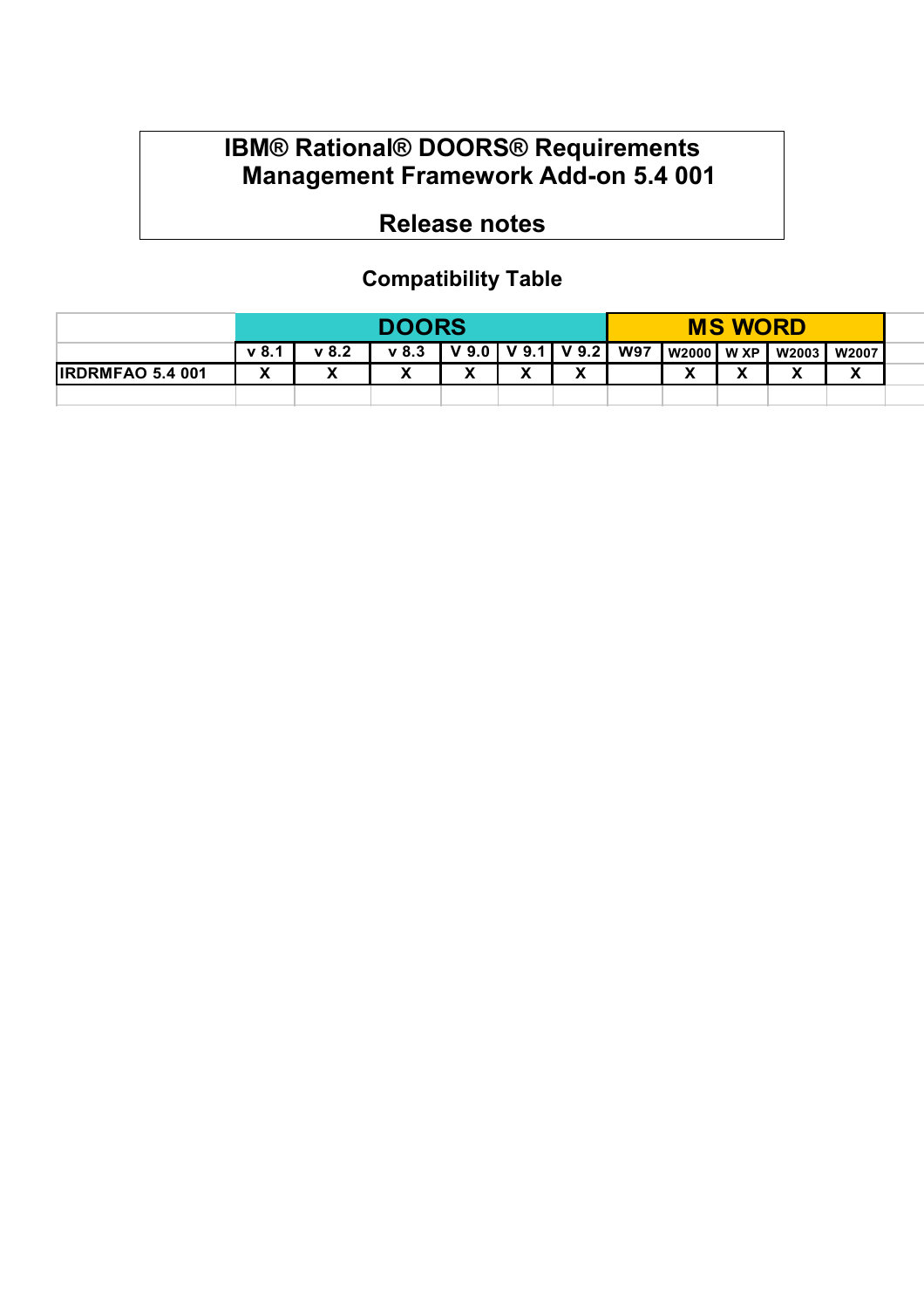## *IBM® Rational® DOORS® Requirements Management Framework Add-on 5.4 001*

October 2nd 2009

Some previous versions of this product were delivered by Telelogic as a PS Asset named DOORS T-REK. Any installed version of DOORS T-REK must be uninstalled before installing IBM® Rational® DOORS® Requirements

Management Framework Add-on.

In case of usage of the RCM component of DOORS T-REK, unactivate all RCM triggers before the uninstallation of DOORS T-REK.

The FLEXLM feature required to execute IRDRMFAO is different from the DOORS T-REK license feature. The new feature name is now IRDRMFAO and no more DTREK.

Compatibility:

- This version has been made compatible with DOORS 9.2. It is also compatible with DOORS 8.1, DOORS 8.2, DOORS 8.3, DOORS 9.0 and DOORS 9.1.
- Only the DOORS concepts existing in DOORS 8.1 are supported.
- The tracability views have been modified to be compatible with DOORS WEB ACCESS 1.0 and 1.1.
- This version is compatible with Office 2000, Office XP, Office 2003 and Office 2007.

Because of the new encryption mecanism since DOORS 9.1, this version is provided as two different setup programs:

- **ratlDOORS** RequirementsFrmwork 5-4-0-1 setup81 90.exe: for DOORS 8.1, DOORS 8.2, DOORS 8.3, DOORS 9.0
- **ratlDOORS\_RequirementsFrmwork\_5-4-0-1.exe**: for DOORS 9.1 and DOORS 9.2

Enhancements and corrections:

| <b>CR</b> | <b>Synopsis</b>                                                                                                              | note on resolution                                                                                                                                |
|-----------|------------------------------------------------------------------------------------------------------------------------------|---------------------------------------------------------------------------------------------------------------------------------------------------|
| 894       | error when running the scripts "create link attribute"<br>and "restore link from an attribute                                | The encryption problem has been solved (2 intermediate<br>dxl files have been created)                                                            |
|           | Word to DOORS macro crashes if the option<br>893    "Convert Table to OLE" and "extract words from<br>OLE" are both selected | The workaround consists in converting the tables before<br>exporting the document to DOORS.<br>The GUI now prevents from activating both options. |
| 892       | RCM: errors happens if the CR are located at the<br>root of the project                                                      | When configuring the project, RMF now prevents from<br>selecting the root project as the folder containing the<br><b>Change Requests</b>          |
| 891       | DOC: some WEXP options set into the manage<br>documents GUI are not saved                                                    |                                                                                                                                                   |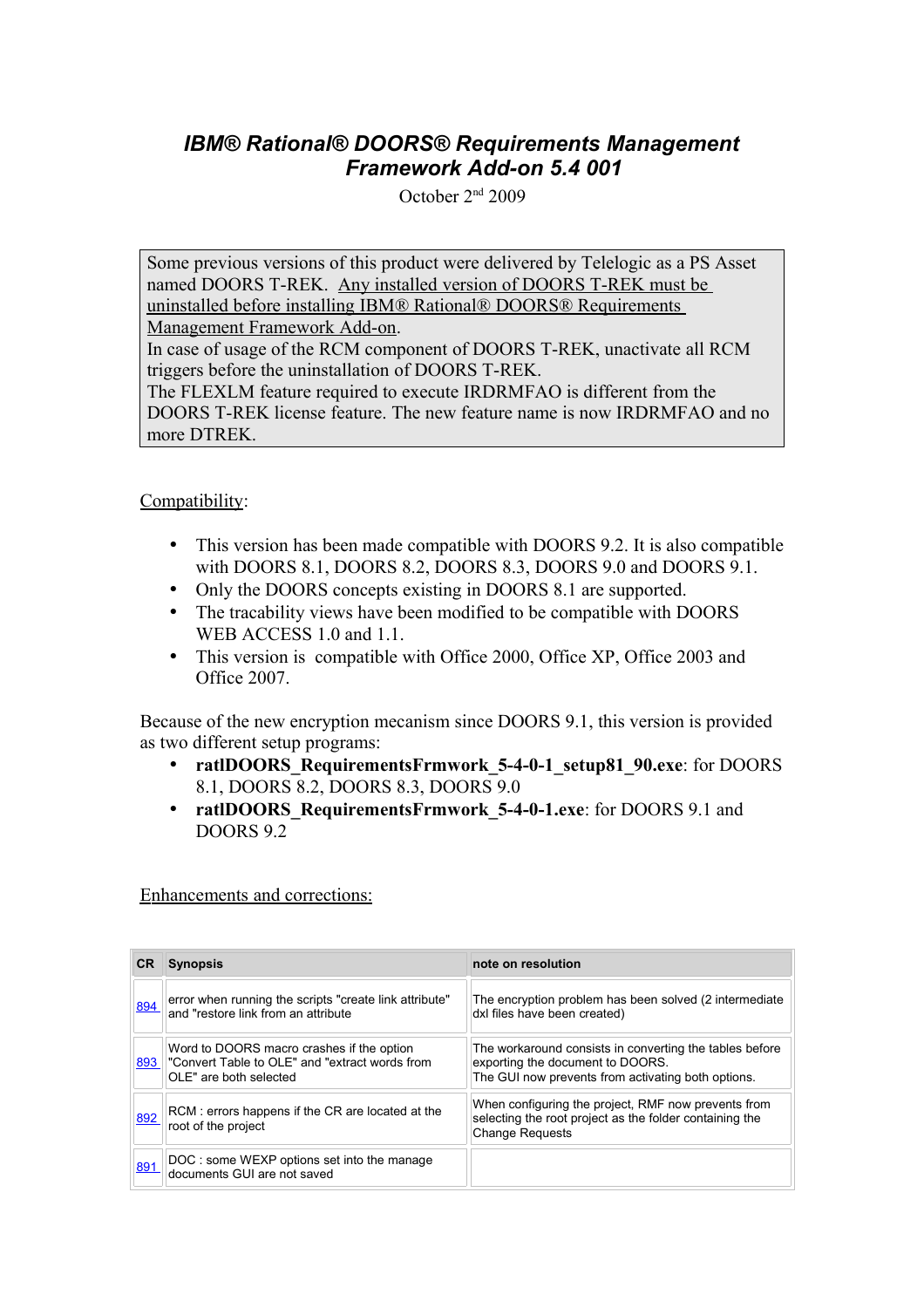|     | 889 RCM : ability to use the control box on baselines                                                                                                                                       | it is now possible to filter the content of a baseline                                                                                                                                                                                                                                                                                                                                                                                                                                                                                                                                                         |
|-----|---------------------------------------------------------------------------------------------------------------------------------------------------------------------------------------------|----------------------------------------------------------------------------------------------------------------------------------------------------------------------------------------------------------------------------------------------------------------------------------------------------------------------------------------------------------------------------------------------------------------------------------------------------------------------------------------------------------------------------------------------------------------------------------------------------------------|
| 888 | Exchange : no detection of a missing object attribute<br>to define the color of a column when restoring a view                                                                              | This anomaly was generating a DXL error in the import<br>operation                                                                                                                                                                                                                                                                                                                                                                                                                                                                                                                                             |
| 887 | Exchange: compatibility issue when importing data<br>generated using a version of RMF < 5.4 (a version of<br>TREK)                                                                          | This error was due to TREK being renamed into RMF.<br>The error could also occur when exporting data with<br>RMF and importing them using a TREK version<br>afterward.                                                                                                                                                                                                                                                                                                                                                                                                                                         |
|     | 886 traceability columns : issue with indents and bullets                                                                                                                                   | if the text of the linked object ends with a paragraph with<br>indent and/or bullet, then the next paragraph (the<br>separator or an attribute) used to have the same indent<br>and/or bullet. This has been fixed.                                                                                                                                                                                                                                                                                                                                                                                            |
| 885 | if IE PUID is a DXL attr, the PUID of the next object to<br>be created should not be displayed (in the manage<br>object) because it is invalid                                              | if IE PUID is a DXL attr, the message '< no preview >' is<br>now displayed instead                                                                                                                                                                                                                                                                                                                                                                                                                                                                                                                             |
| 884 | the RCM "delete" button issues an error message if<br>IE PUID is a DXL attr                                                                                                                 | the error message is not displayed any more                                                                                                                                                                                                                                                                                                                                                                                                                                                                                                                                                                    |
| 883 | WEXP : poor performance when inserting revision<br>marks                                                                                                                                    |                                                                                                                                                                                                                                                                                                                                                                                                                                                                                                                                                                                                                |
| 882 | WEXP / spooler : prevent MS Word from prompting<br>the user                                                                                                                                 | the messages are now inhibited                                                                                                                                                                                                                                                                                                                                                                                                                                                                                                                                                                                 |
| 881 | multi project environments : some RMF command run<br>at project level may fail whenever the current module<br>does not belong to the current project                                        |                                                                                                                                                                                                                                                                                                                                                                                                                                                                                                                                                                                                                |
| 880 | DOORS Find vs RCM trigger: RCM triggers should<br>not prevent the DOORS Find command from entering<br>in edition into controlled object that are in reference<br>but not the latest version | The RCM "object" trigger shall not prevent from entering<br>in edition in most objects. It is now simply a means to<br>quicky create a new version rather than a means to<br>protect data.<br>The trigger shall now allow to enter in edit mode in<br>objects "in reference" that are not the latest version.<br>This is useful for compatibility with the DOORS Find that<br>shows where the searched word is within the displayed<br>cells.<br>Besides it is safe because the RCM "attribute" trigger<br>prevents any modification of a semantic attribute of an<br>object in reference from being accepted. |
|     | 879 manage object : baselines should be supported                                                                                                                                           | The following functionalities of the 'object manager' can<br>now be used with baselines : 'Find', 'Navigate', 'Copy<br>Objects'                                                                                                                                                                                                                                                                                                                                                                                                                                                                                |
| 877 | configure module : the code of the DXL column<br>displaying the PUID should be modifiable                                                                                                   | the code is now in a unencrypted file                                                                                                                                                                                                                                                                                                                                                                                                                                                                                                                                                                          |
| 876 | configure module : the conversion of the PUID<br>column may fails on DOORS 9.1 due to a regular<br>expression incompatibility                                                               |                                                                                                                                                                                                                                                                                                                                                                                                                                                                                                                                                                                                                |
| 875 | dashboard: compatibility issue between RMF 5.4 and<br>dashboard modules created in previous versions                                                                                        |                                                                                                                                                                                                                                                                                                                                                                                                                                                                                                                                                                                                                |
| 874 | irdrmfao.dot: the MS word macro converting tables<br>into OLE fails on MS Word 2007                                                                                                         |                                                                                                                                                                                                                                                                                                                                                                                                                                                                                                                                                                                                                |
| 873 | DXL Filter: attribute whose name contains braces or<br>accents are not supported                                                                                                            |                                                                                                                                                                                                                                                                                                                                                                                                                                                                                                                                                                                                                |
| 872 | integrity check: the project delivered as example is<br>not correct (integrity.dpa)                                                                                                         |                                                                                                                                                                                                                                                                                                                                                                                                                                                                                                                                                                                                                |
| 871 | Manage Objects: DXL error when setting a MS style<br>to the last object                                                                                                                     |                                                                                                                                                                                                                                                                                                                                                                                                                                                                                                                                                                                                                |
| 870 | RMF shall tolerate to that a RMF project be in a folder<br>that users have no access to                                                                                                     | Both the errors in the Manage Object and in the RMF<br>menu have been fixed                                                                                                                                                                                                                                                                                                                                                                                                                                                                                                                                    |
| 869 | RCM : make it possible to define "IE PUID" as a DXL                                                                                                                                         |                                                                                                                                                                                                                                                                                                                                                                                                                                                                                                                                                                                                                |